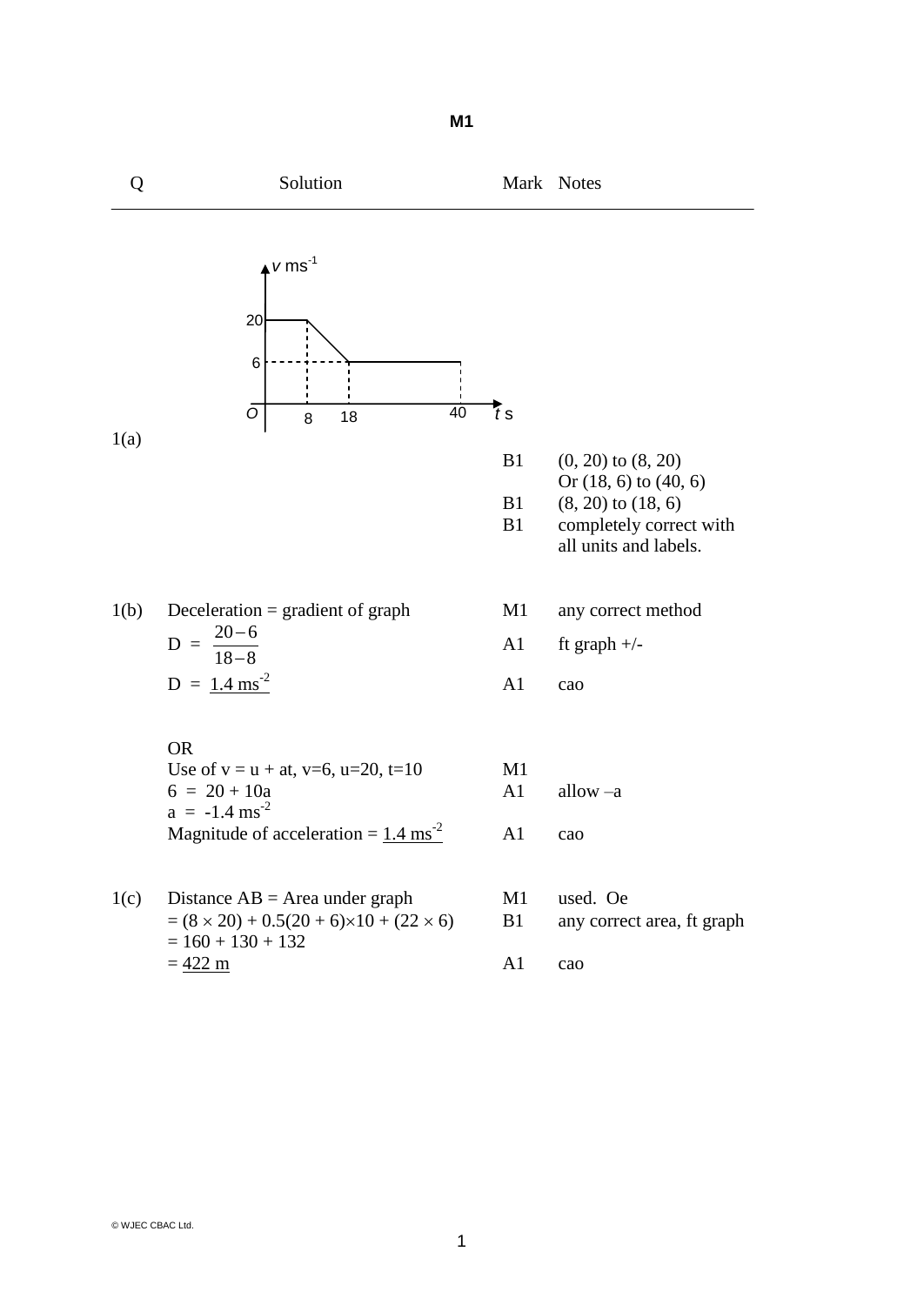

2(b)

$$
64g - R = 64a
$$
  
\n
$$
R = 64 \times 9.8 - 64 \times 0.425
$$
  
\n
$$
R = \underline{600 \text{ N}}
$$
  
\nA1

- N2L applied to person M1 64*g* and *R* opposing Dim correct equation
	- 64*g R* = 64*a* A1 correct equation
	-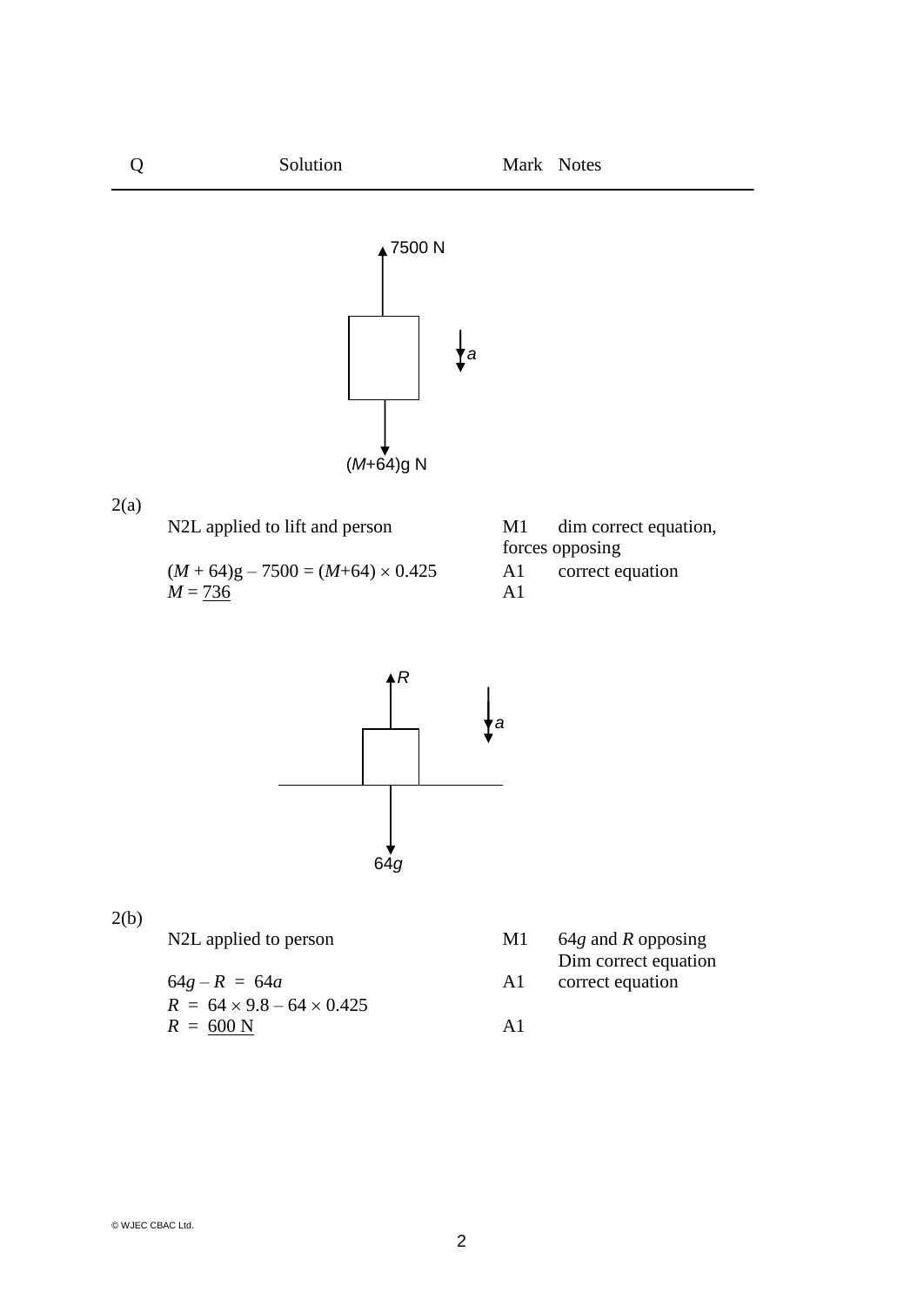|      | Solution                                                                                                                                     |                                        | Mark Notes                                         |
|------|----------------------------------------------------------------------------------------------------------------------------------------------|----------------------------------------|----------------------------------------------------|
|      | 3(a) $v^2 = u^2 + 2as$ , v=0, a=( $\pm$ )9.8, s=18.225<br>$0 = u^2 - 2 \times 9.8 \times 18.225$<br>$u = 18.9$                               | M1<br>A <sub>1</sub><br>A <sub>1</sub> | oe used<br>convincing                              |
| 3(b) | Use of $s = ut + 0.5at^2$ , $s=(\pm)2.8$ , $a=(\pm)9.8$ ,<br>$u=18.9$<br>$-2.8 = 18.9t + 0.5 \times (-9.8)t^2$<br>$4.9t^2 - 18.9t - 2.8 = 0$ | M1<br>A <sub>1</sub>                   | <sub>oe</sub>                                      |
|      | $7t^2 - 27t - 4 = 0$<br>$(7t+1)(t-4)=0$<br>$t = 4s$                                                                                          | m <sub>1</sub><br>A <sub>1</sub>       | correct method for<br>solving quad equ seen<br>cao |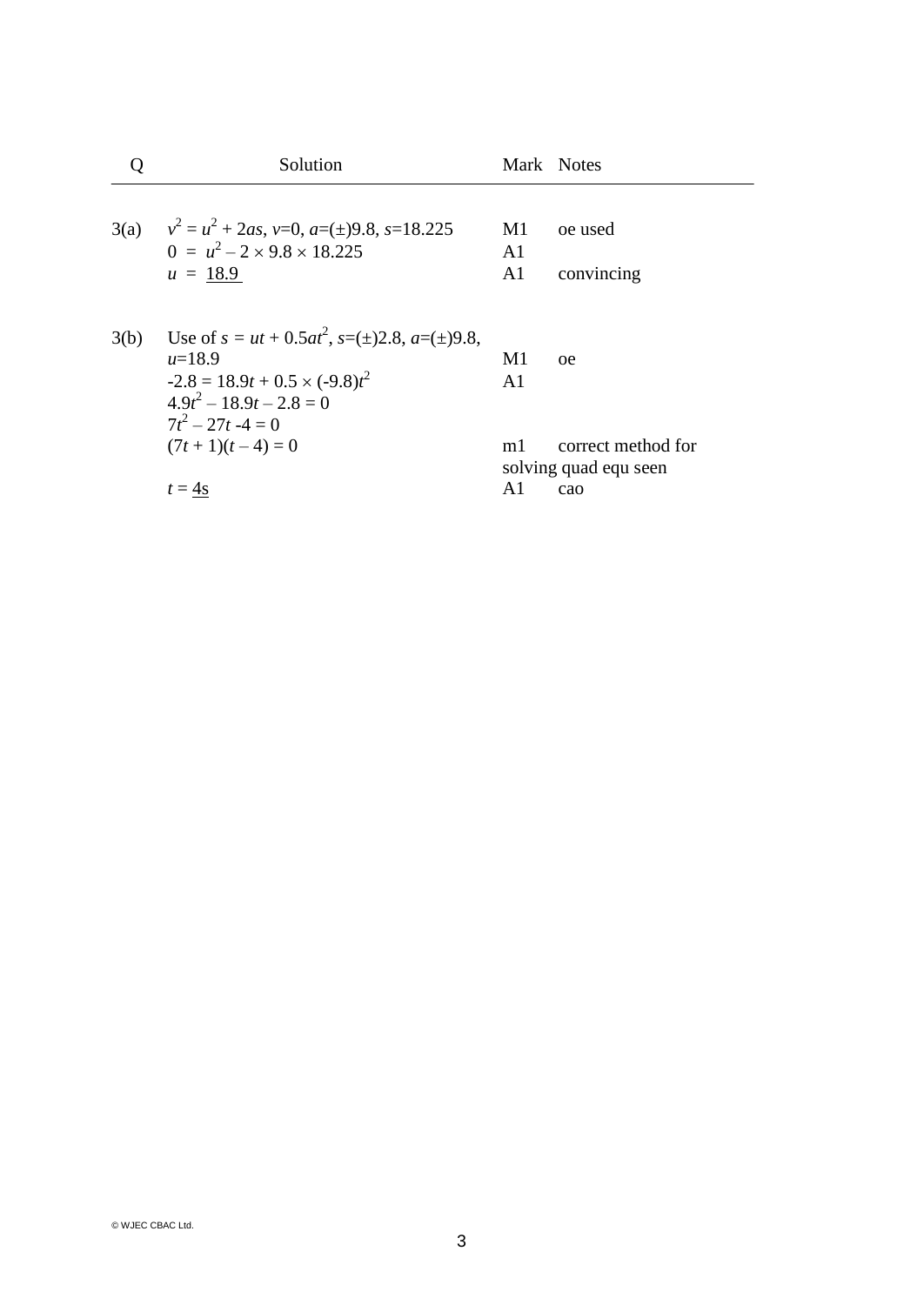## Q Solution Mark Notes



## 4

|      | 5                                                     |                |                                            |
|------|-------------------------------------------------------|----------------|--------------------------------------------|
| 4(a) | N2L applied to B                                      |                |                                            |
|      | $5g - T = 5a$                                         | M1             | dim correct equation<br>5g and T opposing. |
|      | $T = 5 \times 9.8 - 5 \times 1.61$                    | A1             |                                            |
|      | $T = 40.95 N$                                         | A <sub>1</sub> | cao                                        |
|      | $R = 9g = (88.2 N)$                                   | B <sub>1</sub> | si                                         |
|      | $F = 9\mu g = (88.2\mu)$                              | B <sub>1</sub> | si                                         |
|      | N2L applied to A                                      | M1             | dim correct equation<br>T and F opposing   |
|      | $T-F = 9a$                                            | A1             |                                            |
|      | $T - 88.2\mu = 9 \times 1.61$                         |                |                                            |
|      | $\mu = 0.3$                                           | A1             | cao                                        |
| 4(b) | limiting friction = $9\mu$ g = $9 \times 0.6g = 5.4g$ | B1             |                                            |
|      |                                                       |                |                                            |

Limiting friction > 5*g* Particle will remain at rest R1 oe<br>  $T = 5g = 49$  N B1  $T = 5g = 49 N$ 

| 1      | cao                                     |
|--------|-----------------------------------------|
| 1<br>1 | Sİ.<br>si                               |
| Г1     | dim correct equatio<br>T and F opposing |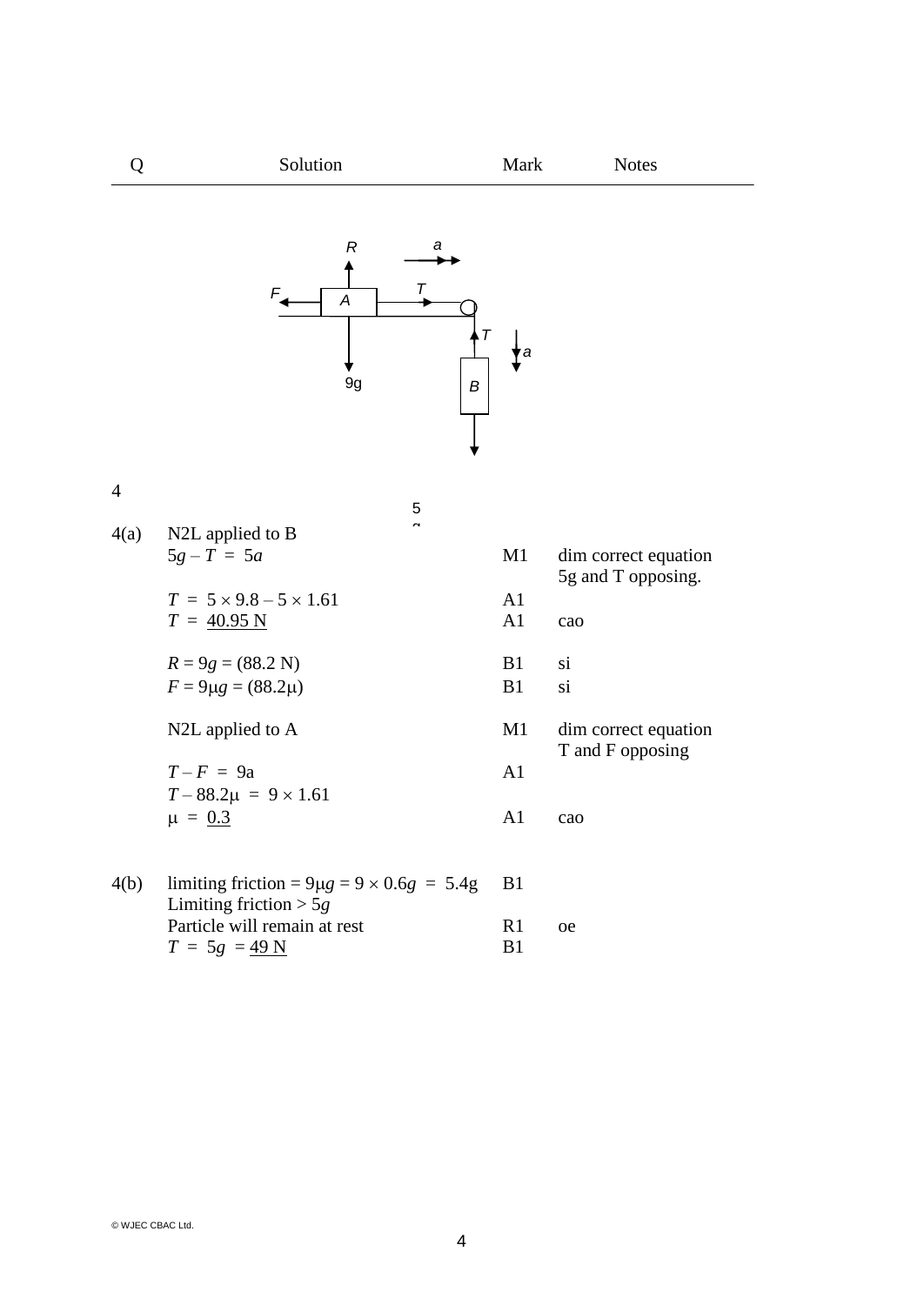Q Solution Mark Notes



## 5

5(a)(i) Resolve vertically M1 all forces, no extras  $R + 84 = 12g$  A1<br>  $R = 33.6$  A1  $R = 33.6$  A1 cao

 $5(a)(ii)$  Moments about C M<sub>1</sub>

$$
12g \times 0.2 = 84(x - 0.8)
$$
 B1 any  
84x = 12g \times 0.2 + 84 \times 0.8  
x = 1.08  
1 2g  
1 2g  
1 2g  
2.1 2g  
3.2 3.2 4  
41 2a

| Moments about C                        | M1 | equation, no extra force            |
|----------------------------------------|----|-------------------------------------|
| $12g \times 0.2 = 84(x - 0.8)$         | B1 | <sub>oe</sub><br>any correct moment |
| $84x = 12g \times 0.2 + 84 \times 0.8$ | A1 | correct equation                    |
| $x = 1.08$                             | A1 | cao                                 |

| 5(b) | When about to tilt about C, $R_D = 0$ | M1             |                          |
|------|---------------------------------------|----------------|--------------------------|
|      | Moments about $C$                     | m <sub>1</sub> | equation, no extra force |
|      | $Mg \times 0.8 = 12g \times 0.2$      |                |                          |
|      | $M = 3$                               | ΑĨ             |                          |

| M1 | <b>S1</b>                |
|----|--------------------------|
| m1 | equation, no extra force |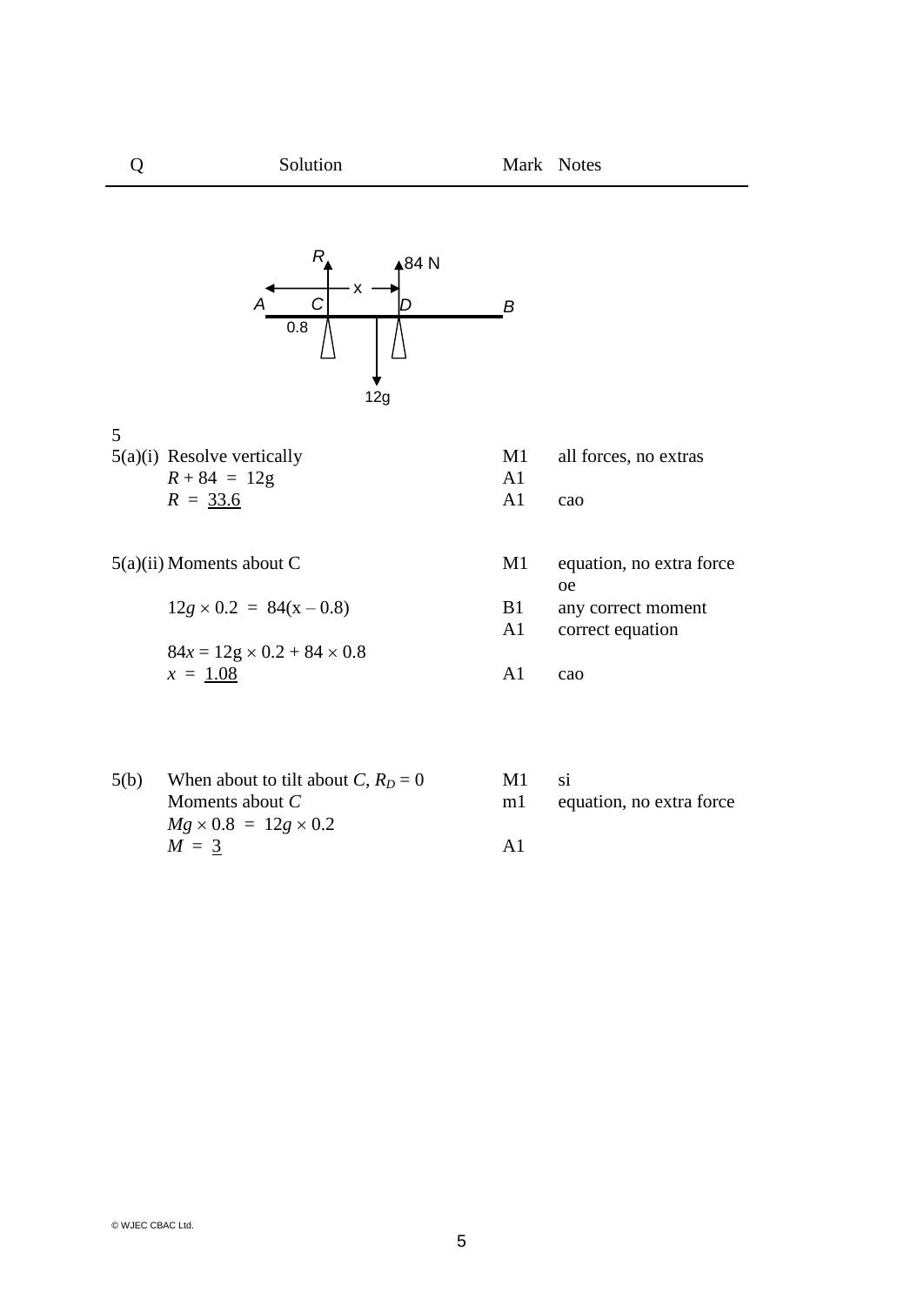## Q Solution Mark Notes *P Q*  $\frac{u}{2}$  0 -2 3

6.

6(a) Conservation of momentum M1 equation required, only 1  $2u + 5 \times 0 = 2 \times (-2) + 5 \times 3$  A1 correct equation  $u = 5.5$  A1

6(b) Restitution  
\n
$$
3 - (-2) = -e(0 - 5.5)
$$
  
\n $e = \frac{10}{11} = 0.909$   
\nA1 can  
\nA2 can

- 6(c) Impulse = change of momentum M1 for  $P$  or  $Q$  $I = 5(3-0)$  $I = 15$  (Ns)  $A1$  + required
- $6(d)$   $v' = ev$  M1 used  $v' = 0.25 \times 3$  $v' = 0.75 \text{ ms}^{-1}$  A1 + required
- sign error. 6(b) Restitution M1 only 1 sign error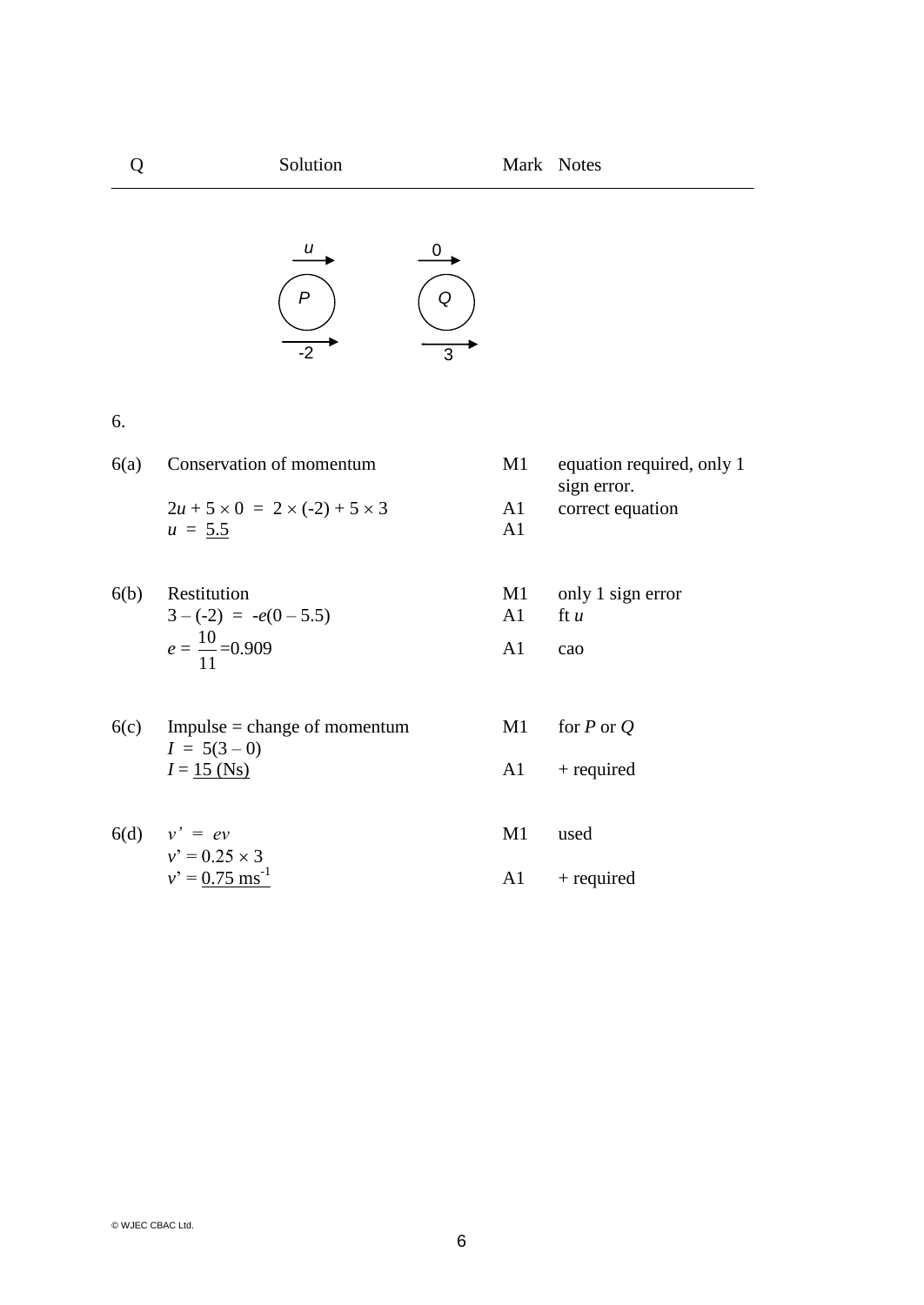| Q    | Solution                                           |                | Mark Notes                    |
|------|----------------------------------------------------|----------------|-------------------------------|
|      |                                                    |                |                               |
| 7(a) | Resolve                                            | $\mathbf{M}1$  | attempted                     |
|      | $X = 85 - 40 + 75 \cos \alpha$                     | <b>B</b> 1     | any correct resolution        |
|      | $X = 85 - 40 + 75 \times 0.8$<br>$X = 105$         | A1             | all correct accept cos36.9    |
|      | Resolve                                            | M1             | attempted                     |
|      | $Y = 60 - 75 \sin \alpha$                          |                |                               |
|      | $Y = 60 - 75 \times 0.6$                           | A1             | all correct, accept sin 36.9  |
|      | $Y = 15$                                           |                |                               |
|      | $R = \sqrt{105^2 + 15^2}$                          | M1             |                               |
|      | $R = 75\sqrt{2} = 106.066$ N                       | A <sub>1</sub> | cao                           |
|      |                                                    |                |                               |
|      | $\theta = \tan^{-1} \left( \frac{15}{105} \right)$ | M1             | allow reciprocal              |
|      | $\theta = 8.13^{\circ}$                            | A <sub>1</sub> | cao                           |
|      |                                                    |                |                               |
| 7(b) | N2L applied to particle                            | M1             | dim correct equation          |
|      | $75\sqrt{2} = 5a$                                  |                |                               |
|      | $a = 15\sqrt{2} = 21.21 \text{ ms}^{-2}$           | A1             | ft $R$ if first 2 M's gained. |